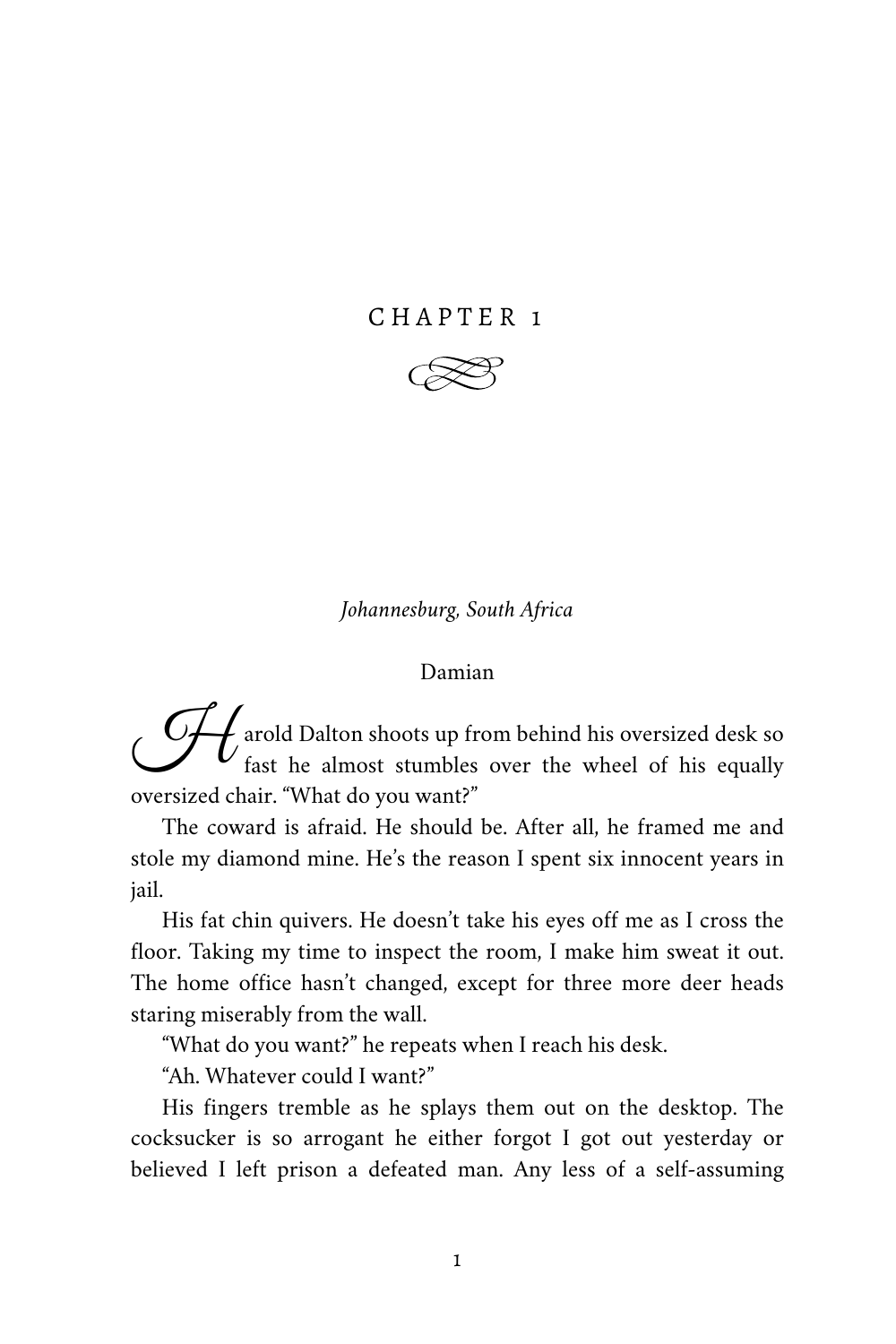bastard would've put a dozen guards in front of his door today. His mistake.

A liver-spotted hand glides toward the drawer where he no doubt keeps a gun, but I'm faster and stronger. My grip on his wrist makes him whimper. I can almost smell the fear in the sweat that stains the armpits of his shirt. I'm not the twenty-two-year-old man who walked through this door in a threadbare shirt. I'm a man in an eighty-thousand-rand suit, a man with a vendetta.

Six years is a long time, long enough to soak in the juices of your vengeance until your heart is cooked in all that bitter acid. Six years of cruelty and torture make beasts out of men. Six years in the company of the hardest criminals and most notorious mobsters also make the right connections and a fortune.

"What do you want, Damian Hart?"

This time, there's acceptance in the question, the kind only people with money can muster. Bribe money.

Letting go of his wrist, I take two pieces of paper from my inside jacket pocket and slide them over the desk. He unfolds the first, the proof of what he's stolen, and pales as he reads. The second is an affidavit the corrupt judge signed right after I'd cut off his finger.

The papers flutter in his hands. "Name your price. Most of my money is tied up in investments, but I have property. My house in Camps Bay is worth ninety million. I can sign over the deed in less than twenty-four hours."

Laughable. "Ninety million isn't going to cut it. I'd say one thou‐ sand four hundred and fifty-five days and a diamond mine worth billions deserve a little more, don't you think?"

"The mine belongs to investors. Only thirty percent is mine, and I can't simply give it away. The board has to vote on a change of ownership."

As if I wouldn't know. "I'm not after your small change, Dalton. I want your biggest asset."

The pastry layers of his face crease into a frown.

Turning the gilded photo frame strategically facing the visitor's chair around, I push it slowly toward him.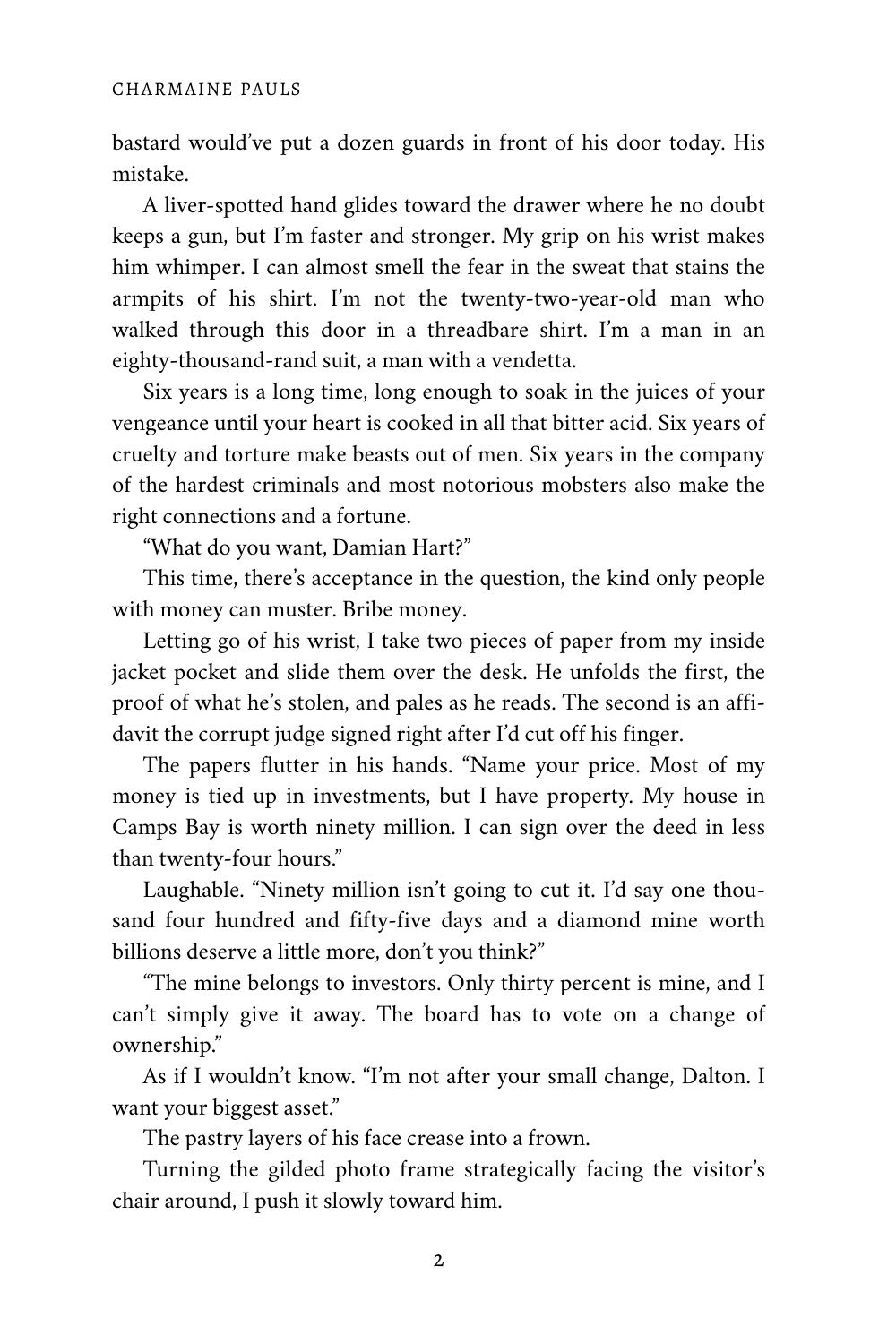His eyes widen as comprehension sets in. Not even the threat of my presence is enough to prevent the anger from erupting on his features.

"You must be bloody kidding me," he hisses, crumpling the incrim‐ inating pieces of evidence in his fists.

Angelina Dalton-Clarke.

Daughter of Harold Dalton. Widow of Jack Clarke. She inherited her late husband's fortune. Worth billions, she's the wealthiest widow in the country, and also the craziest. Her suicidal and self-harming tendencies had Clarke declare her incompetent and mentally unstable before he put a gun to his head and blew his brains out. Lina Dalton-Clarke isn't allowed to touch a cent of her riches. Her father manages her finances. He has all the signing power. As her husband, that *chore* will fall to me.

"She's mentally ill," Dalton splutters.

"I read the reports." It wasn't difficult for a cellmate to hack into the medical files.

Dalton looks as if he's about to have a heart attack. I wait until his face is purple, giving him time to live the beginning of his end, before I continue with my instructions.

"Send her to the library. I'd like to see my *asset* in person. Oh, and not a word about our discussion. I'd like to break the happy news to her myself."

He stands frozen, staring at me with whatever sentiment is festering in his rotten chest. It's only when I'm on the other side of the room that he jumps back to life, coming around the desk.

I hold up a hand. "I'll show myself to the library." Mockingly, I add, "I know the way."

The helpless indignation on his face as I shut the door fills me with more joy than I've experienced in all those years his family stole from me.

I'm from a poor upbringing, but I'm not a complete commoner. I know the rules of the gentry, which is why I give it some time before going to the library. Who knows what state Ms. Dalton-Clarke is in? She may be lounging around in sloppy attire or sunbathing naked.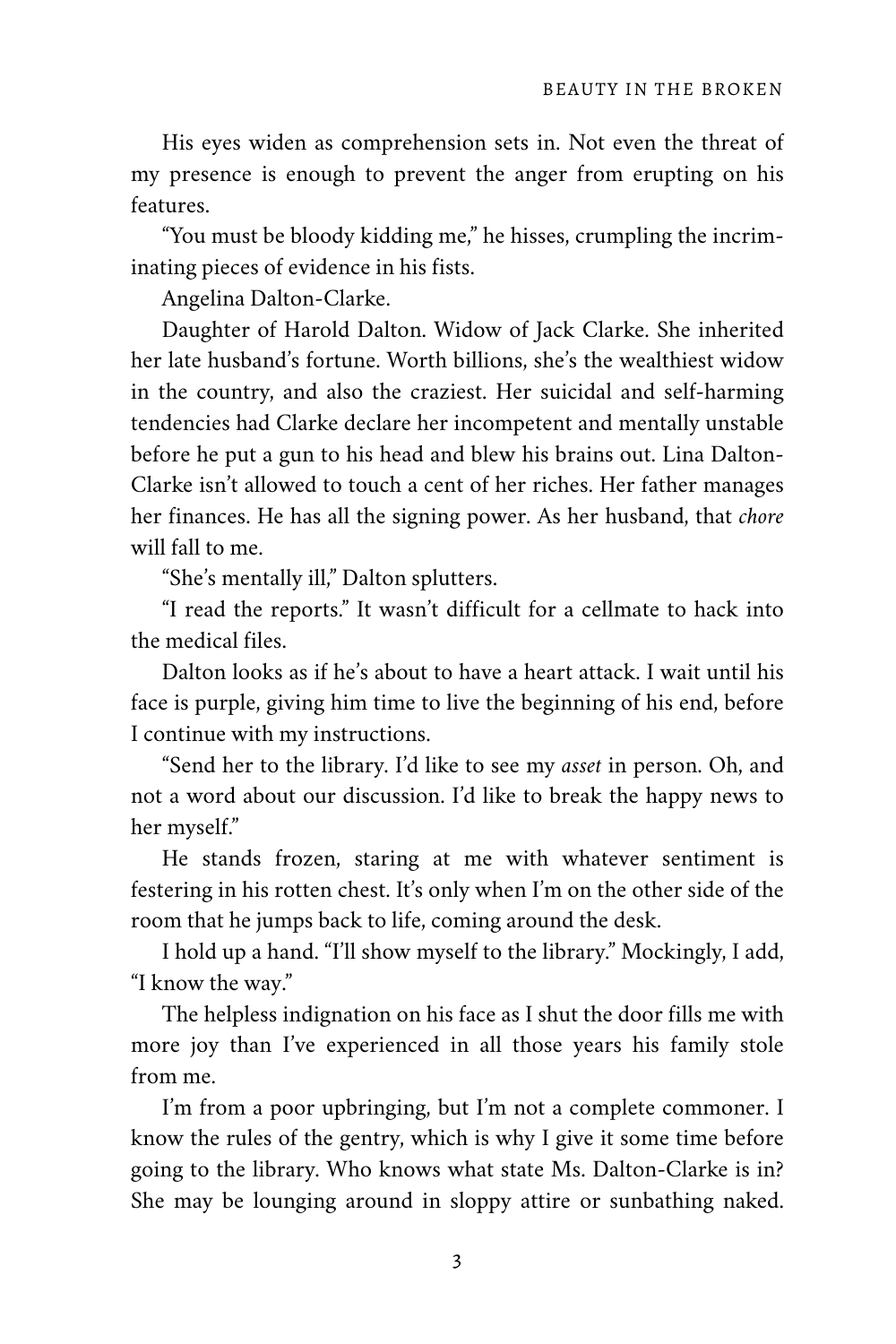#### CHARMAINE PAULS

Her hair may be a mess and her face scrubbed clean of make-up. She may need a few minutes to make herself presentable. I'm guessing most women, when faced with an enemy, would amass whatever power they can, even if said power is derived from six-inch heels and red lipstick. Any lesser appearance than the show she puts up for the world will put her at an unfair disadvantage for the surprise visit, and although I don't give a shit about playing fair, I do believe in treating a woman like a lady when it matters. Telling her she's going to become my wife definitely matters.

At my order, Mrs. Benedict, the same old housekeeper from before, grudgingly serves me a cup of Earl Grey on the terrace. It's not by coincidence I've wandered out here. It's the spot where I'd been sitting when Angelina Dalton came to me on the infamous night that sealed my fate. What will it be like to finally face her again? The onslaught of emotions at the thought is a familiar cocktail of appre‐ hension, excitement, and a bloodthirsty need for justice. I'd lie if I say lust isn't running thick under the surface of it all. Who can blame me? She's been the focus of my fantasies, both the vengeful and lustful kind, for the past six years.

Earlier in her father's study, I barely glanced at her photo. I didn't have to. Her features are imprinted on my mind, even if we only met that once, an angelic face with outer space blue eyes and a golden cascade of hair. I see her in my dreams and with my eyes wide open. When I close them, I see her walking to me through the French patio doors with a beautiful display of innocence and vulnerability. It's a night I can never forget. It's a night when the best and worst moment of my life collided. Whilst Dalton wins the grand prize for fucking me over, she takes the trophy for snatching my heart in a few seconds flat only to throw it back in my face. She's my best, and my worst. She had no right to be pretty and nice to me when she had no intention of falling as hard for me as she made me fall for her.

The memory is always fresh, always new. Poor as fuck but armed with youth and ambition, I'd donned my only button-down shirt and set out to meet her father not at his office, but at his house. It was an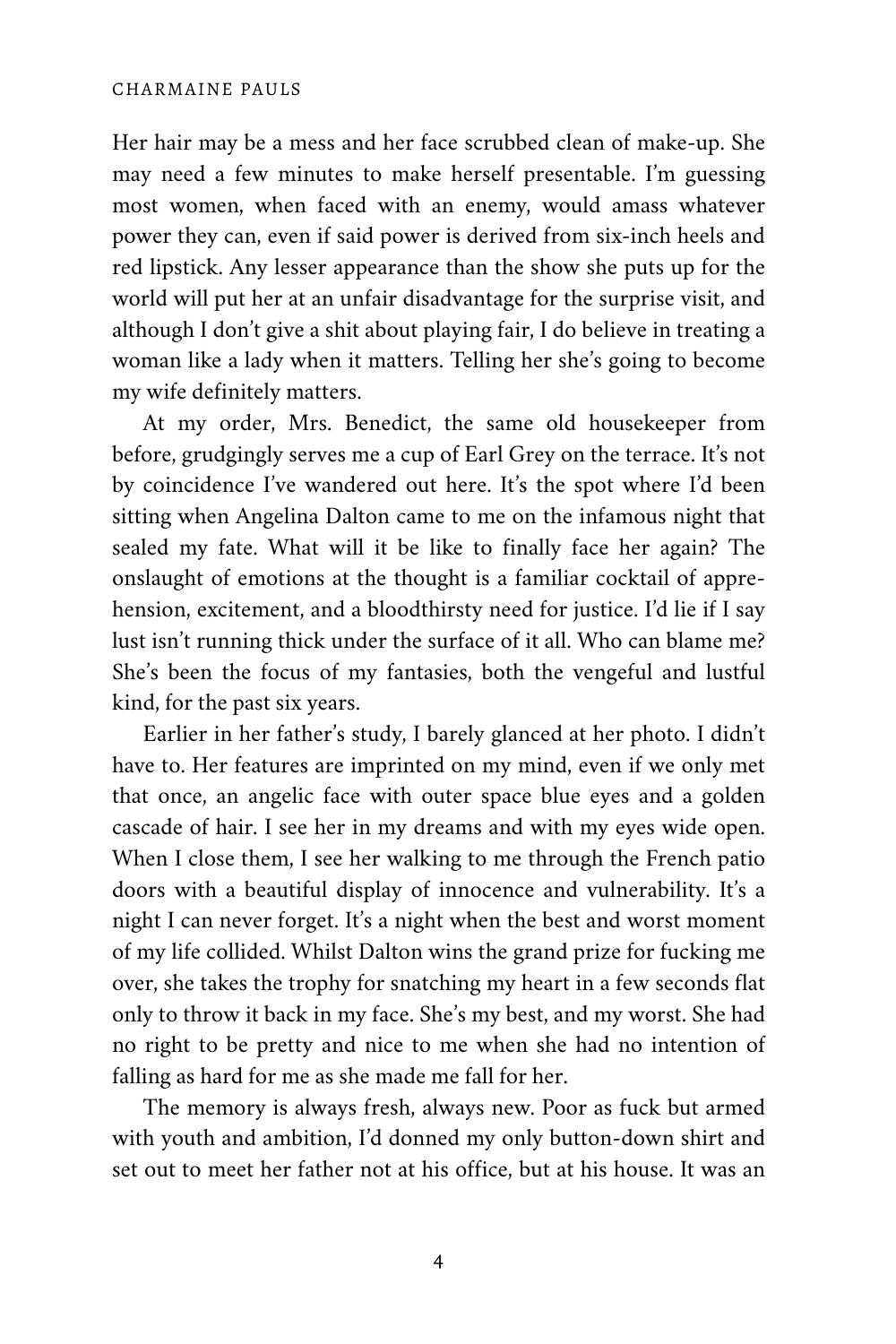idiotic idea. Any man with a little experience of high society could've told me I'd be out of my depth with the formal dinner, from the four forks and knives lined up next to the gold-rimmed plates to the handrolled cigars that concluded the five hour-long ordeal. Between the other guests in their tuxedos, I stood out like a mongrel dog among racehorses. I stepped outside for air and sat down on this very terrace wall. I was freezing my butt off without a jacket in the middle of June when she exited in that pretty white dress, her curls pinned in some fancy up-do, with a fucking green granny shawl sporting a couple of holes wrapped around her shoulders.

"Aren't you cold?" she asked in a voice that rang as beautiful as their fancy dinner bell.

The ignorance of a rich girl. What the fuck did she think? My teeth were chattering and my knees knocking together. I wanted to go inside where it was warm, but I needed another minute to get my shit together. I wasn't going to let the older men with their expensive clothes and knowledge of cutlery intimidate me. I carried my future in my pocket, a discovery that was going to put me on the map, but I was yet to speak to Dalton, the man who was going to help me make it happen. I was nothing but a poor bastard, and I didn't want to answer her, not really, because admitting to being cold would've been admitting to things I didn't want the exquisite young woman staring at me to know.

Before I could think of anything appropriate to say, she unwrapped that ugly shawl from her frail shoulders, exposing the thin straps of her impractical evening dress, and draped the moth-eaten wool around me.

"There." She didn't quite smile, but she looked pleased. "It was my grandmother's. It makes me feel safe."

I stared at her like a fool, dumbstruck by the beautiful, wealthy girl who'd given me her warmth and safety. That's how her father found us when he stepped through the doors. The minute his gaze fell on us, his eyes turned colder than the winter night. He walked over with an empty tumbler in his hand, his steps unhurried but urgent.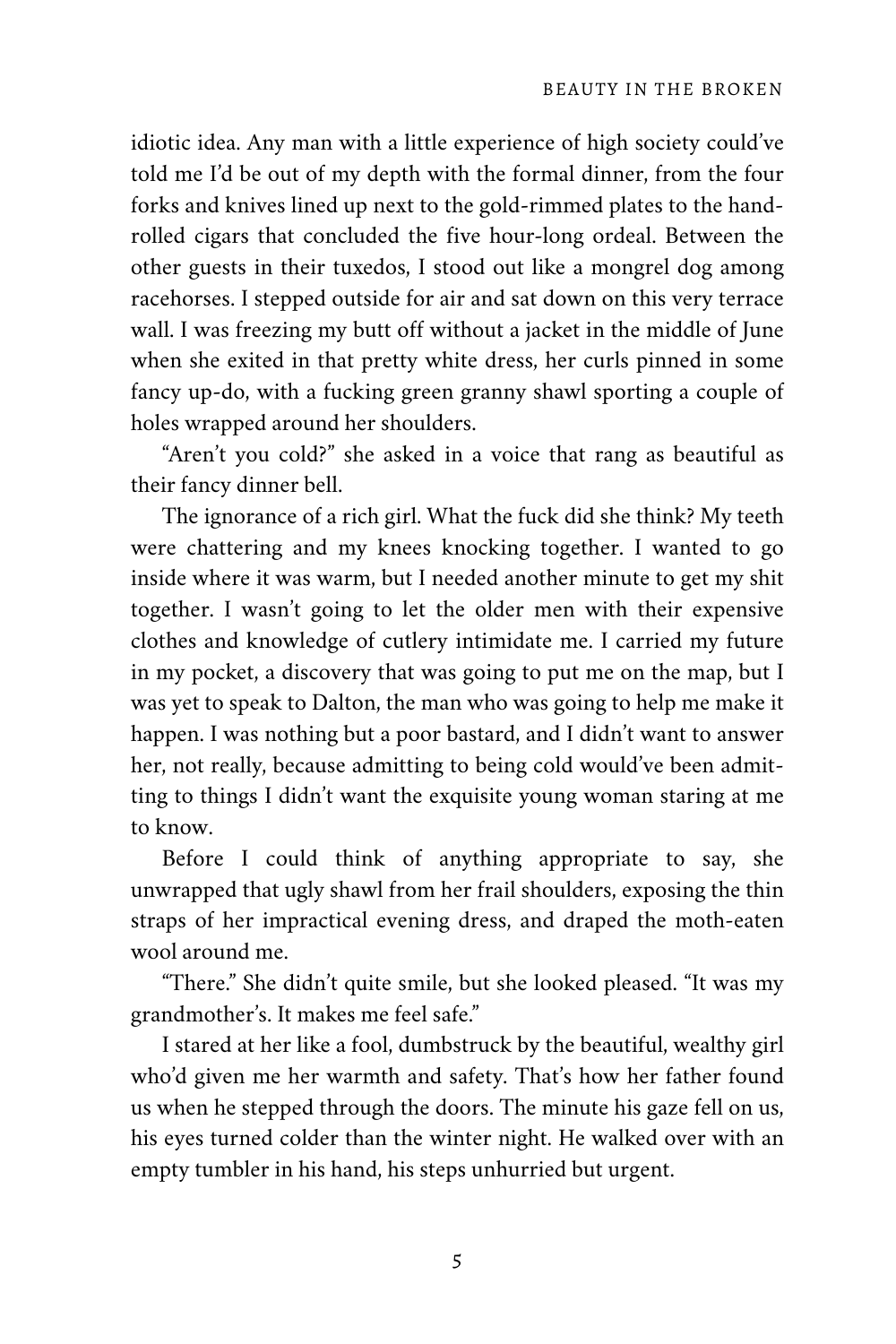Putting an arm around his daughter, he said, "Go inside, Lina. You'll catch your death in this cold with no coat."

The silk of her dress accentuated the tightness of her ass and the shift of her globes as she turned and obeyed.

Dalton's breath fanned my face, reeking of whisky. His words were soft-spoken but loaded enough to lash like thunder. "She'll never be yours. She's destined for someone worthy of her."

I couldn't answer, not because I didn't have a quick comeback. I grew up rough. I knew how to throw back subtle insults, but he'd punched me in the gut with the truth. It had nothing to do with me not being worthy of her. It was that I *did* want her to be mine. I just didn't know it until he'd said it, but it was suddenly out in the open, the truth set free by his words, my worst nightmare of a fantasy set in motion. That fantasy haunted me for every long, lonely night I fucked my fist in jail.

"Come on in." Dalton tilted his head toward the house. "I'm ready to see you about that business proposal." At the doors, he turned, his figure a stark outline in the light. "Do take off that shawl. You look ridiculous."

Inside, I sought Lina out despite Dalton's warning, telling myself it was to return her shawl. I blatantly trespassed in corridors that weren't leading to Dalton's office or the dining room until I found her. She stood in front of the guest bathroom with Mrs. Benedict shoving a fur drape at her and mumbling something about her mother turning in her grave. I never did give her back her shawl. I didn't want Mrs. Benedict to take it away. I draped it over a chair back, hoping she'd find it. Then I'd gone to her father's study and she'd married Clarke, the man who'd granted Dalton the excavation rights for the mine he'd stolen from me.

Pushing the bitter memory aside, I leave the Royal Albert teacup on the garden table—a perversely careless act for such pricy crockery —and go back inside. Dalton is nowhere to be seen. He's probably planning my murder for stealing his princess, the one I'm not worthy of. Isn't karma a funny thing? If Lina turned as self-destructive and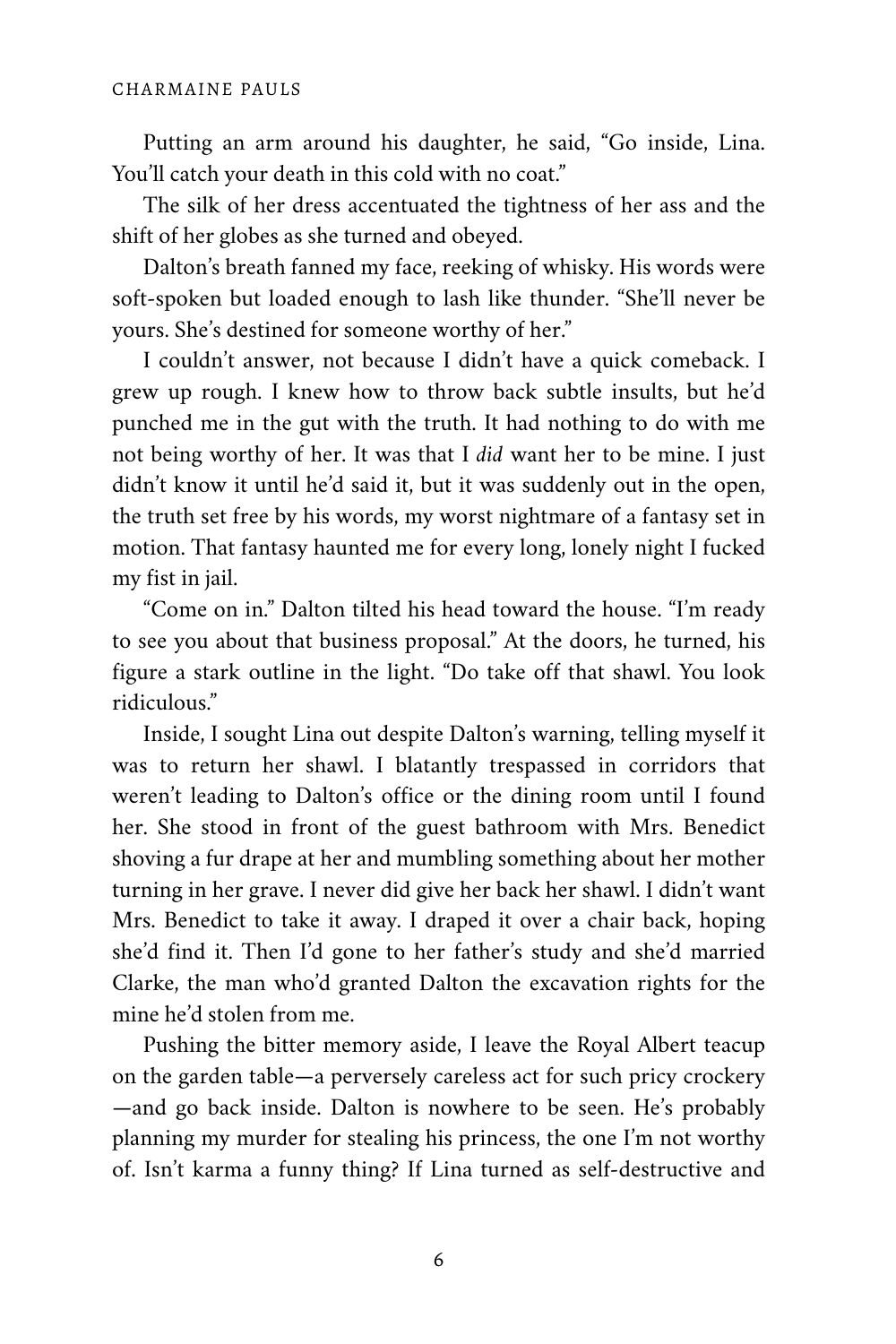batshit crazy as her medical reports claim, our situation is ironically reversed.

She stands in the middle of the library when I enter, not in front of or behind the desk, but right in the middle, between nothing and the fireplace. I take a few seconds. The moment is huge. I'm not going to rush it. It's not what I expected. It's not my memory reincarnated. Nothing is left of the angelic girl from that evening in June. She doesn't come to me with kindness. Her back is stiff and her posture regal. The tip of her nose is tilted to the ceiling, her chin high.

What does a crazy person look like? Not like her. Maybe. It's hard to say. Take me, for example. You'd never say how warped I am just from looking at me. Does wearing a green granny shawl to a fancy dinner qualify as crazy? Does self-sabotage count as insane? I close the door quietly, like one would close a church door. I'm not sure why, only that I feel like I did when I held my mother's hand, and she led me down the aisle toward the portrait of Mary carrying the baby Jesus in her arms.

At the sound of the click, Lina's back turns even more rigid. Her ribcage expands and contracts too quickly, as if she's battling to breathe. Taking more time, longer than any *normal* person would find comfortable, I study her. With her hair like spun gold and her skin like bone china, she could easily be a fairytale princess, but that's not what I see when my gaze drops to her lips. They're a darker shade of pearl, full and shimmery. Lip balm. It's not lipstick or gloss. There's no mascara on her golden lashes or blush on her cheeks. No cosmetic courage. No high-heeled power. What she resembles is an ice queen cold, untouchable, unobtainable. From head to toe, she's dressed in black. A polo-neck top with long sleeves covers her from her neck to her wrists. A wide skirt brushes her ankles. Black boots peek out from underneath. The top is tight fitting and the waistband of her skirt broad, accentuating her slim shape and small waist.

She stands quietly until I've done my evaluation. When I finally approach, she meets my eyes with a hint of loathing. The gold and green specs seem to light up the darkest of blues as her gaze flashes with distaste.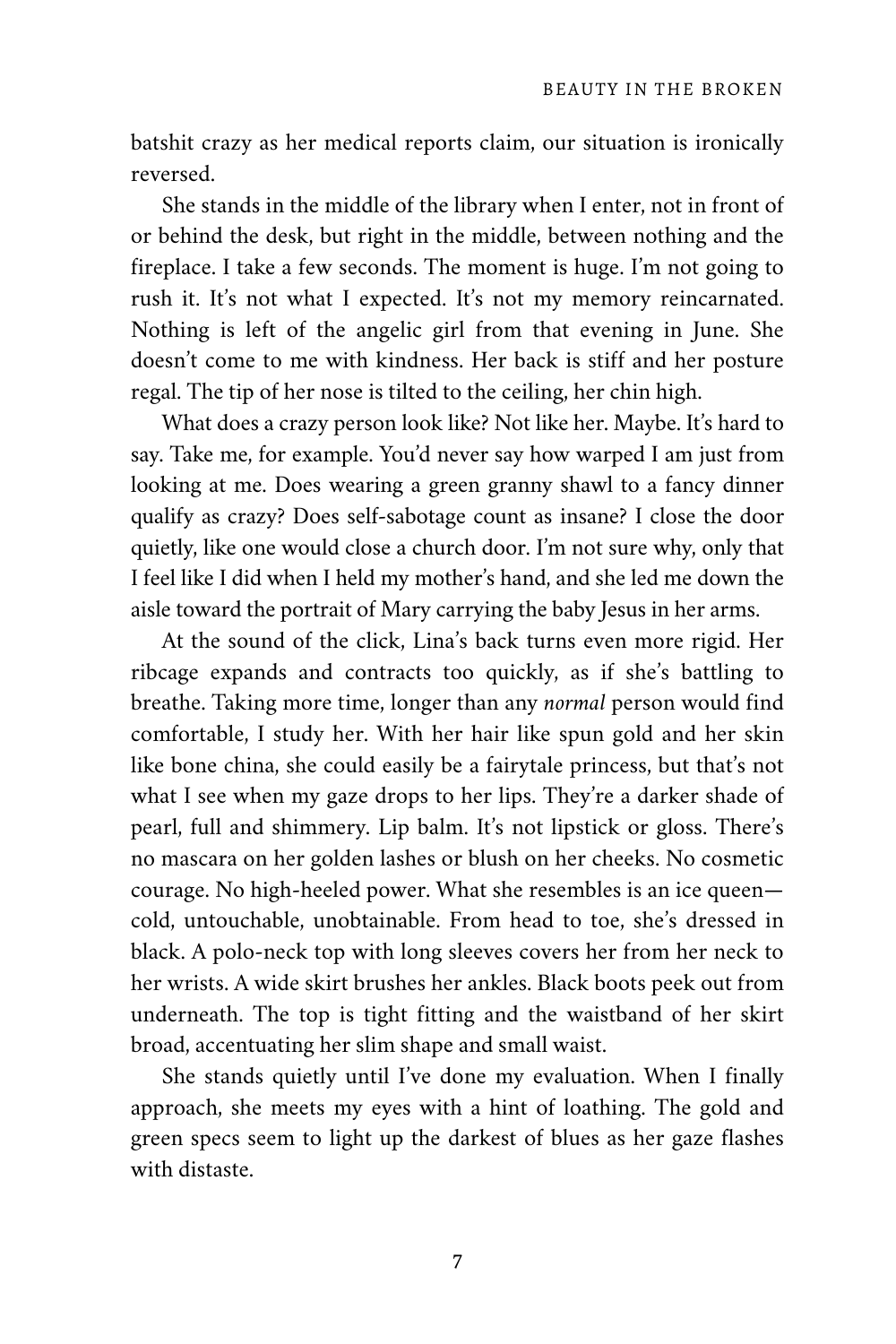I smile. Good. I'm glad she looks at me like that, or I may have gotten lost in the strange unworldliness of her eyes, a dark galaxy dotted with green and gold stars.

"Mrs. Clarke."

"Mr. Hart."

She speaks. For six years I passed the sleepless hours of my nights trying to recall the exact sound of that voice, wondering if hoping that—it has changed. It's not what I'd hoped for. It's not harsh or cracked or flawed. It's still like a bell, clear and resonating strongly.

"I see I've been announced."

Her level stare defies my assumption. "I remember you."

Just because of that angelic voice, I start counting her shortcom‐ ings. She locked herself in a room for over two years. She refused to see anyone, sometimes even her husband. "How can you blame him for killing himself?" people ask. "With a wife like her…" and they leave the sentence hanging.

She tried to commit suicide by throwing herself out of a second story window of their home. That was before the husband shot himself, so it couldn't be blamed on the tragedy of his death. Speculation has it mostly as the other way around. He shot himself after her suicide attempt.

She spent a year after his funeral in an institution with a fancy name, which is just another term for an asylum. For that year, she was nursed back to health from her alternating disorders of bulimia and anorexia. Doesn't look like they've achieved much. She can do with another few kilos.

The worst is in her eyes. It's in her silence as she stands there, letting me weigh her and find her too light. Too damn much. The coldness and craziness appeal to me. I'm a man intimately acquainted with broken things, enough to know what stands in front of me is ruined, not broken. I still want her, as much as—no, more—than when she was eighteen and sweet and a princess. A memory of Dalton bringing her into the dining room, dressed in that white frock that showed the cleavage of her small breasts and tight buttocks, flashes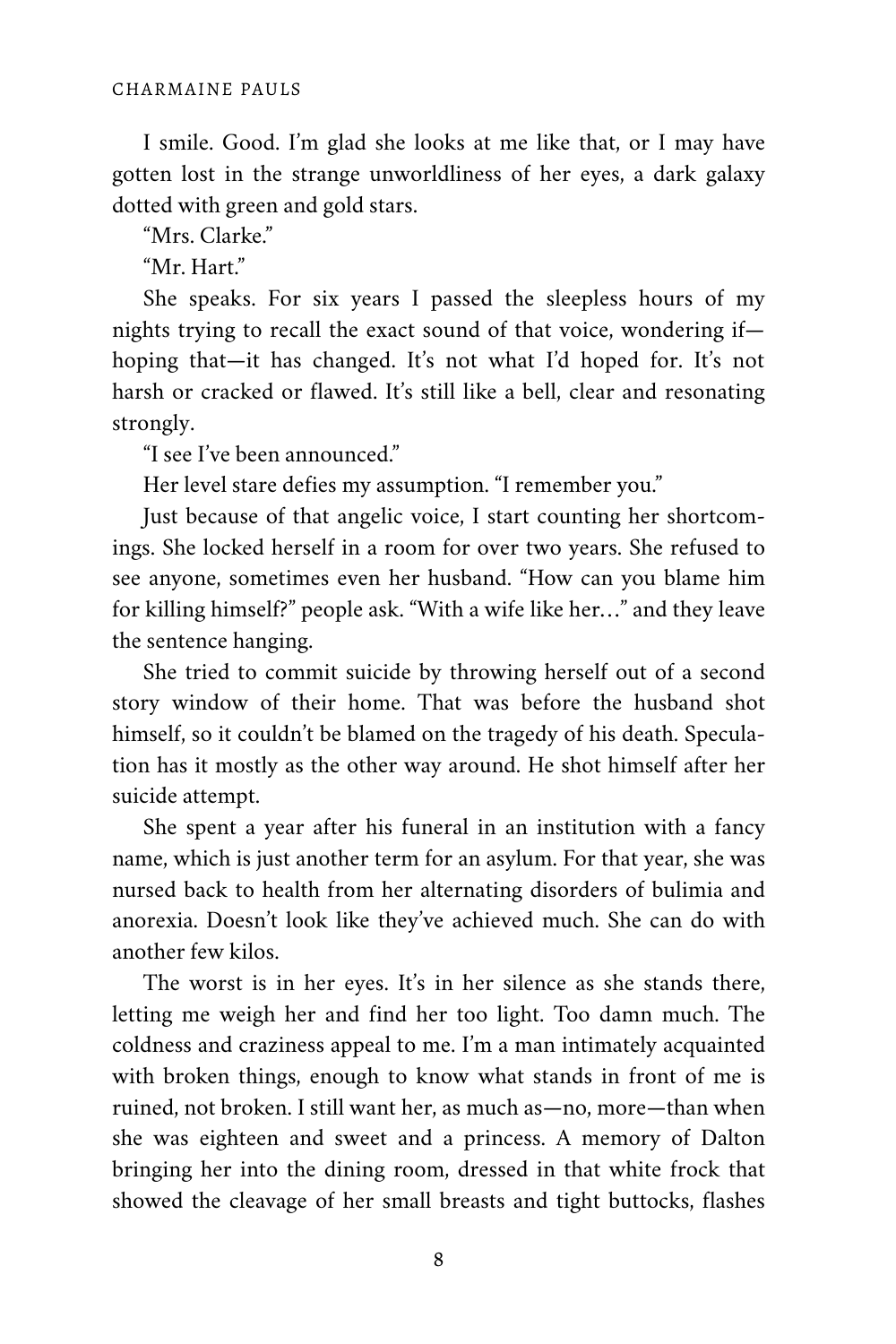through my mind. I knew what he was doing. He was parading her, showing off his bargaining chip.

She waits patiently. Maybe locking yourself up does that to you. It ruins your mind but teaches you virtues.

"It's been a year," I say.

She doesn't ask.

It makes me want to shake a reaction from her, but instead I lash out with my words. I lash out with my eyes, filling them with disap‐ proval. "Do you still have to wear black?"

Her voice is collected, indifferent. "I'm mourning."

"He's been dead for a year."

"I didn't say who I'm mourning."

Gripping my hands behind my back, I walk around her. Her head turns as her gaze follows me, but she stops at three o'clock, allowing me to look at places she can't see, like her sculptured back. It's too bony, the way her vertebrae show through her top, and somehow there's perfection in even that. Frailty. Vulnerability. Femininity. I've never found skinny women attractive, but Lina is a first for me in everything. It's a fact that no longer surprises me.

I stop in front of her, drawing her gaze back to me. "Is it true?" She waits.

I caress the lines of her face with my gaze. "Are you crazy?"

"Aren't we all to a greater or lesser degree?"

That damn, musical voice. There's no judgment there, just a factual statement. Clever. It wins her this round. There's nothing to argue.

"I suppose you'd like to know the reason for my visit."

She looks straight into my black, soiled soul. "I know why you're here."

"Is that so?" I give her a smile that's meant to be intimidating. "Tell me."

"For the same reason they all are."

*They all are*. I fucking hate the sound of that. "What reason is that?" "To marry me for my money."

My vision goes blurry. My anger ignites and unjustly escalates. She makes me see things I don't want to, images of many rivals on one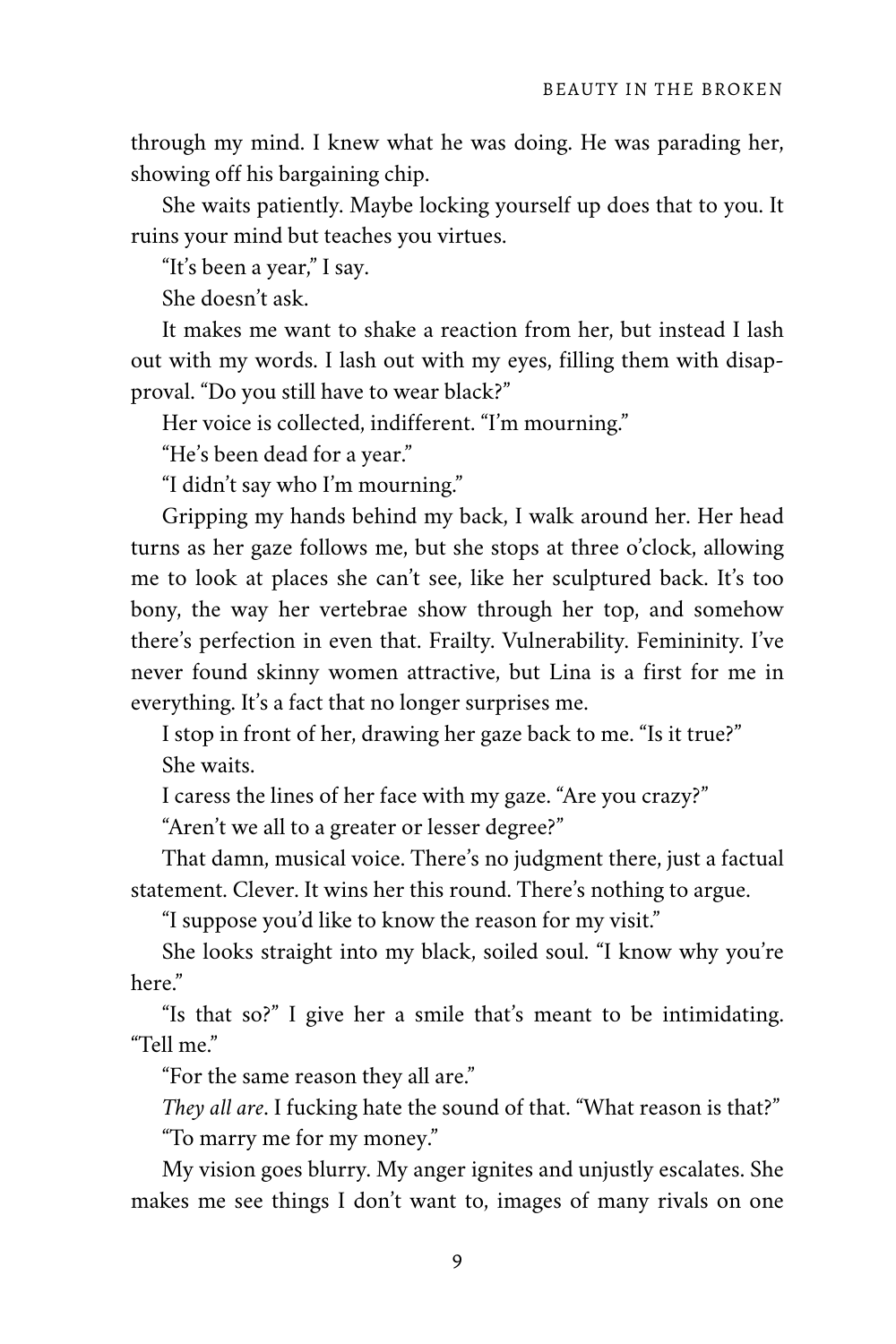knee, asking for her hand. That's where they went wrong. I won't be asking.

"Yet," I drop my gaze to her naked ring finger, "you rejected everyone."

"For the same reason I'll be rejecting you."

I smother a laugh. On second thought, I let it out, cold and soft. I round her again, like a buyer evaluating livestock. I lean into her, like an owner staking a claim. She smells of an exotic perfume, something musky and oriental, alluring and deadly, like a pretty, poisonous flower. She's toxic to me. God knows I've suffered every classifiable, slow-killing symptom, but I can't resist.

"If you think I only want you for your money," I whisper against the shell of her ear, "you're sadly mistaken."

A shiver runs over her body. It starts at her nape and ends at the base of her spine. I feel it where our bodies are touching, separated by two layers of black clothes. This time, my laugh is silent, unnoticed at the back of her head. I don't need to win a round over her with a mocking smile. This round is mine.

She steps away, putting space between us. Her head is turned to the side, but she's not looking at me. "You can't make me."

"Think again."

She twirls around, eyes a bit wider and nostrils barely flaring. There's the tiniest crack in her veneer, and there she is, the crazy woman behind the curtain of ice. The jugular vein in her neck flutters like a trapped butterfly. There's fire in her, yet.

She places soft emphasis on every word. "I said no."

"You're making the mistake of assuming it was a request."

The frost is back in her eyes, her chin tilted haughtily. "Leave before I call a guard."

"You don't want Daddy Dearest to die, do you?"

The little color left in her cheeks vanishes. She's a wax doll, unnat‐ ural and startling beautiful.

"Bribery. Tsk-tsk. A High Court judge, no less." Taking a photo‐ copy of the signed affidavit from my pocket, I hold it up for her to see. "When this goes public, your daddy ends up in prison. He won't make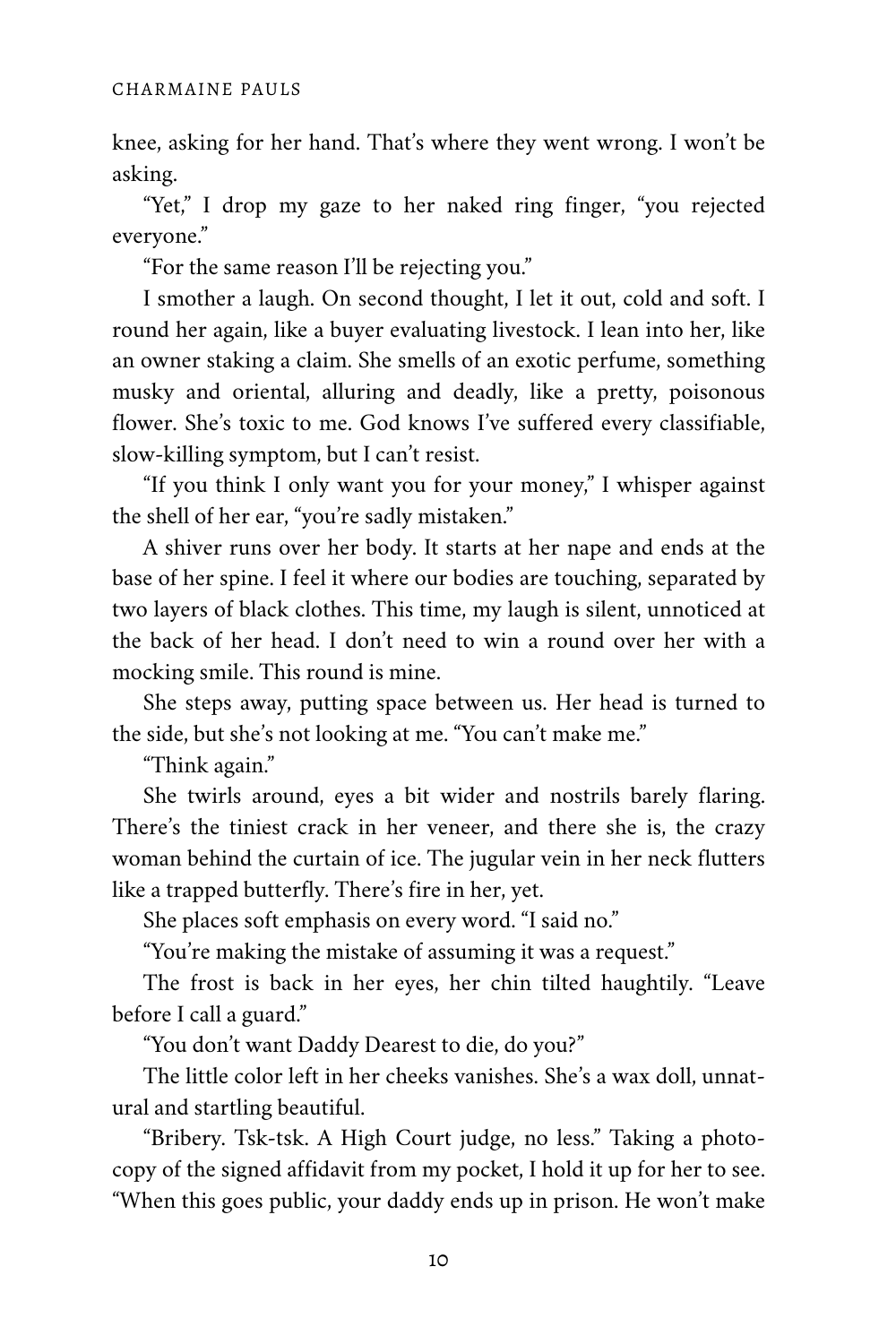it out alive. I've made enough friends in six years to make sure of it. A phone call, a message via a guard is all it'll take."

She's big enough to drop her bravado and read the text. When her eyes meet mine again, there's something else. Fear. More than fear. She's terrified. "How did you get this?"

Not the question I've been expecting. "Does it matter?" I have blood on my hands for the piece of paper I'm clutching, and I'd spill it again.

"Is it fake?"

"If there's one thing you should know about me, it's that I never bluff."

"Does he…?" She swallows. "Does Harold know?"

"I assume he's having your bags packed as we speak."

Her chest rises and falls. Clasping her hands together, she drops her gaze to the floor. A few seconds pass. I let her have them to process what's happening.

When she lifts her unworldly eyes back to me, they're composed. Serene, if not sad. She's already accepted what she can't change. Some may see her lack of fighting as weak. I see it for what it is, a trait of a survivor. She's doing what she must to get through this. It doesn't strike me as the kind of behavior of someone with self-destructive tendencies. The ease with which she does it tells me it's a practiced skill.

"The ceremony will take place on Saturday at the Anglican church in Emmarentia. Four o'clock. Don't be late. You won't like the consequences."

Gripping her fingers, I press a kiss to her hand. Her skin is cold, but her palm is clammy. Inclining my head, I bid my fiancée goodbye.

There's nothing more to say.

Now we wait.

Until Saturday.

## $\sim$

## Lina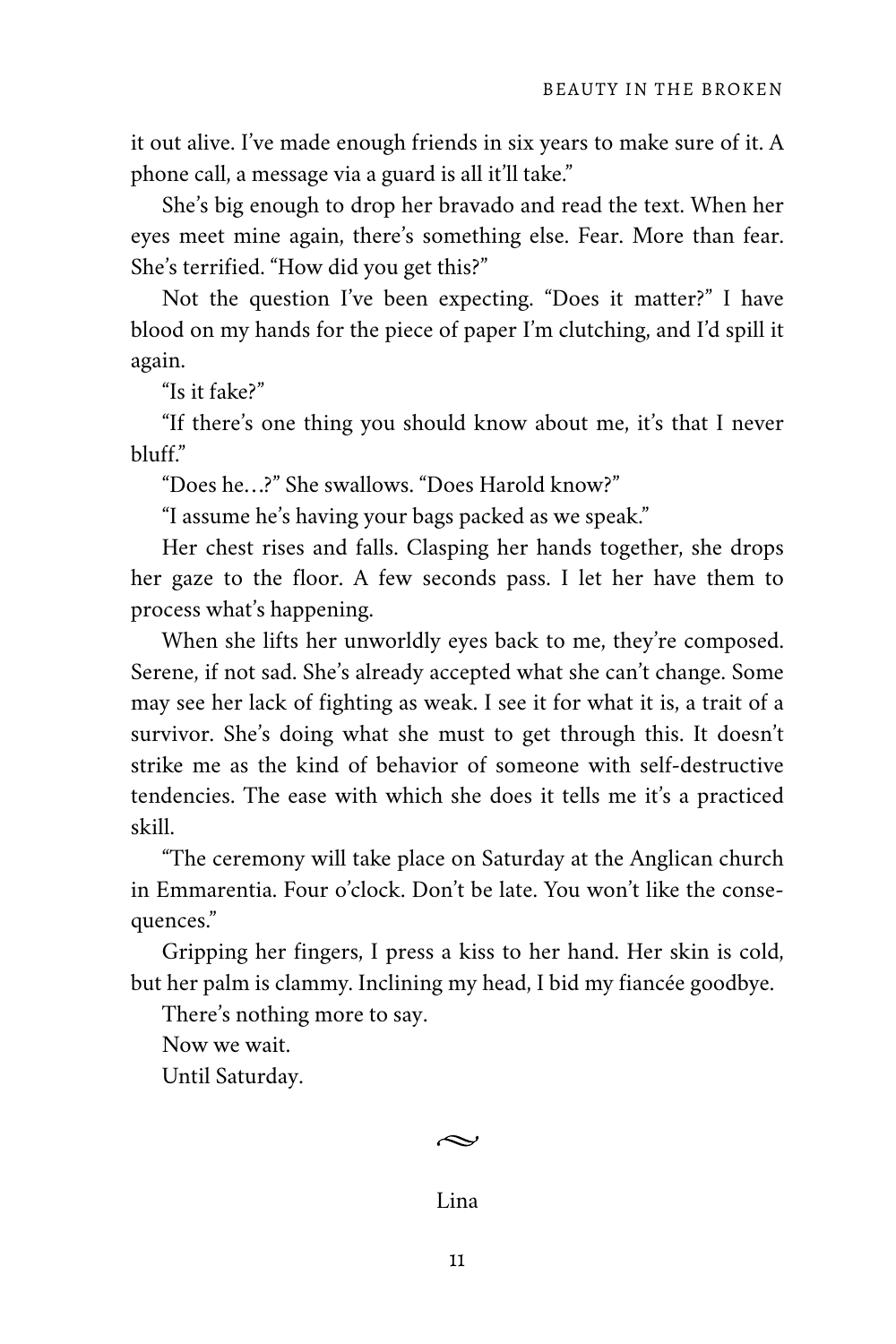RUNNING TO THE TOILET, I empty my guts for the second time. My body heaves, not getting the message from my stomach that there's nothing left. When the wave finally passes, I slide to the floor, clutching the toilet with both arms and resting my forehead on the rim. I'm hot and cold, shaking all over. I'm frightened.

When I can't put off getting dressed any longer, I force my legs to stand. Bent-over, I make it to the basin. In the overhead cabinet is a bottle of pills, but there's no pill for what I'm suffering from. There's no medicine that will help. Shaking two tablets against nausea from the brown bottle, I swallow them dry. It takes a few breaths for my stomach to settle and a while before my strength returns.

This bathroom, I hate it. I hate the beehive tiles and the spa tub. It's been mine since I can remember, but I never wanted it. I've never been happy here. I always wanted to leave, and now that I have to, again, I'm afraid. There's no way out of this, though. I can't let Harold die. If he does, what I want most in the world is gone with him.

After splashing cold water on my face, I go to my bedroom. My wedding dress is laid out on the bed. It's a simple cut with lace overlaying a silk lining. The pillbox hat with net veil lies next to it. It feels like I'm dressing for my own funeral, tying a bond with another cruel man. I sensed Damian's desire to hurt me in Harold's library. I suppose I've become good at reading that underlying darkness some men crave.

Moving behind the screen, I strip naked in front of the full-length mirror. I always do. I do so I can look, so I can remember who I am. Turning sideways, I study the scars that line my arms, first the left, then the right. I count every unsightly, embossed line, unevenly spaced from my shoulders to my wrists. Sixteen on the left, twelve on the right. Each one represents the loss of a part of my soul at the price of my life. The parts of me I can't see in a mirror are too ugly even for me to face. When I can't stomach more, I pull on a random set of underwear from the drawer before stepping into the dress. I fix my hair into a tight bun and secure the hat with pins. There's no one to go through this with me. I'm alone. I long for my mother with a fierceness that cripples my heart. It's her pearl earrings I fasten on my ears,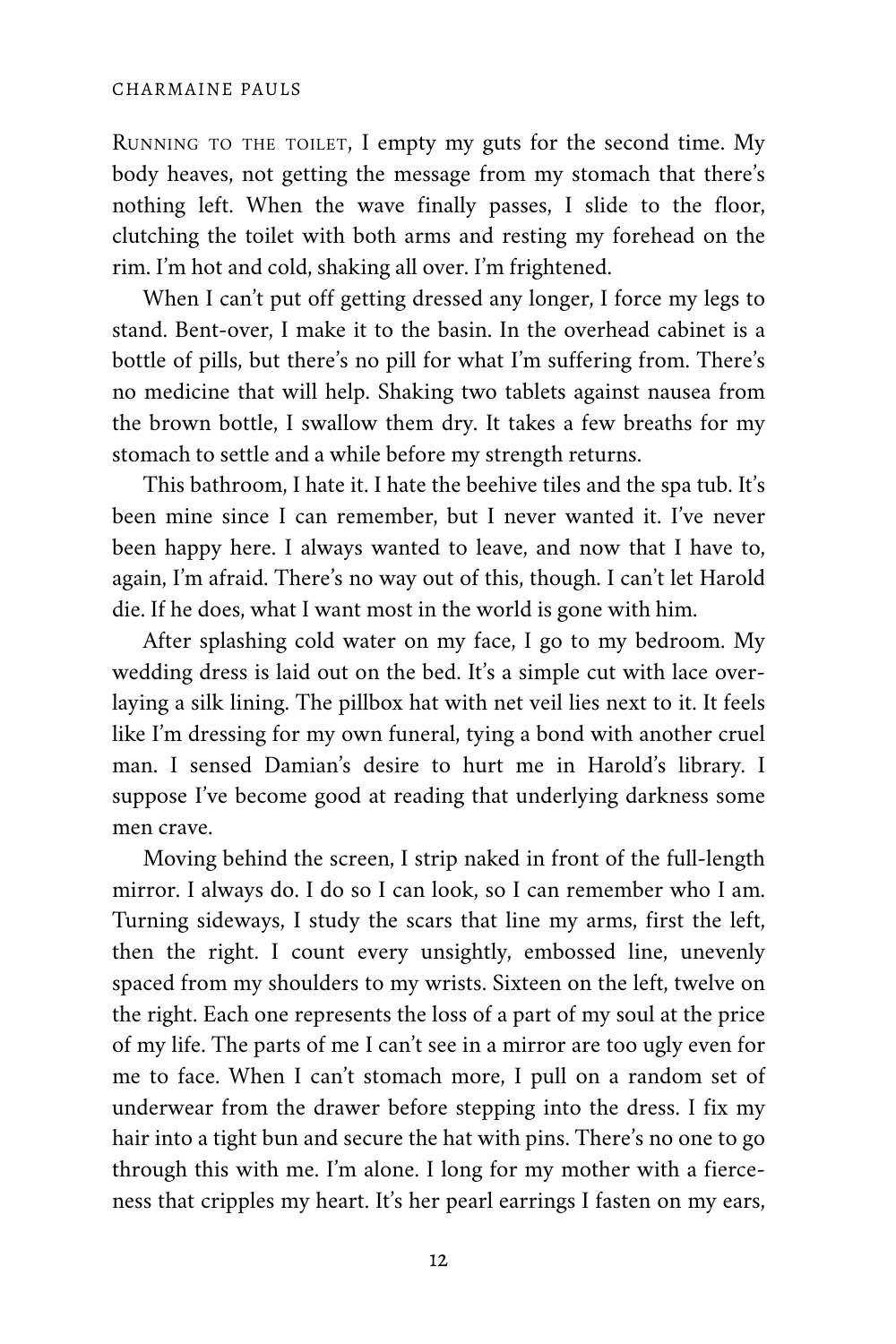and my grandmother's necklace I clasp around my neck. It makes me feel close to them, as if I'll draw strength from their spirits.

"The driver is ready," one of Harold's bodyguards says from the open door.

I glance at him in the mirror. It's Bobby, one of the kinder ones. He's not looking into the room, but straight ahead. By now, the guards are used to the fact that I never close a door. Respectfully, they don't stare. That's what crazy women do. They get dressed with an open door in a house full of men. Closed doors give them anxiety attacks. That's the real reason the men don't look. They're afraid of insulting Harold by admitting with their curious staring just how crazy I am.

"Harold?" I ask cautiously.

"He already left."

Getting to my feet, I grab a clutch bag in which I've stuffed my phone, anti-nausea pills, tampons, and tissues. I never go anywhere without tampons and tissues. My period is irregular, often arriving when I'm under more duress than normal.

"Do you have everything?" he asks.

I nod. My single suitcase has been taken to Damian's house earlier. He sent a driver to collect it.

"Let's go then," he says. "Mr. Dalton will skin me alive if we're late."

I don't show Bobby my fear. Fear makes you vulnerable. It makes you an easy victim. I hand him my bag while I fit my shoes.

"I'm ready," I announce.

I don't have a choice.

### $\sim$

## Damian

THE BELLS TOLL in the stone church tower. It's a haunting and beautiful sound. Rare. They only use the bells for special occasions because they're old and fragile. The fact that they're using them for me tells the witnesses in the church I'm a man to be reckoned with. There's not a face turned to me without fear. It's there, in their fake smiles and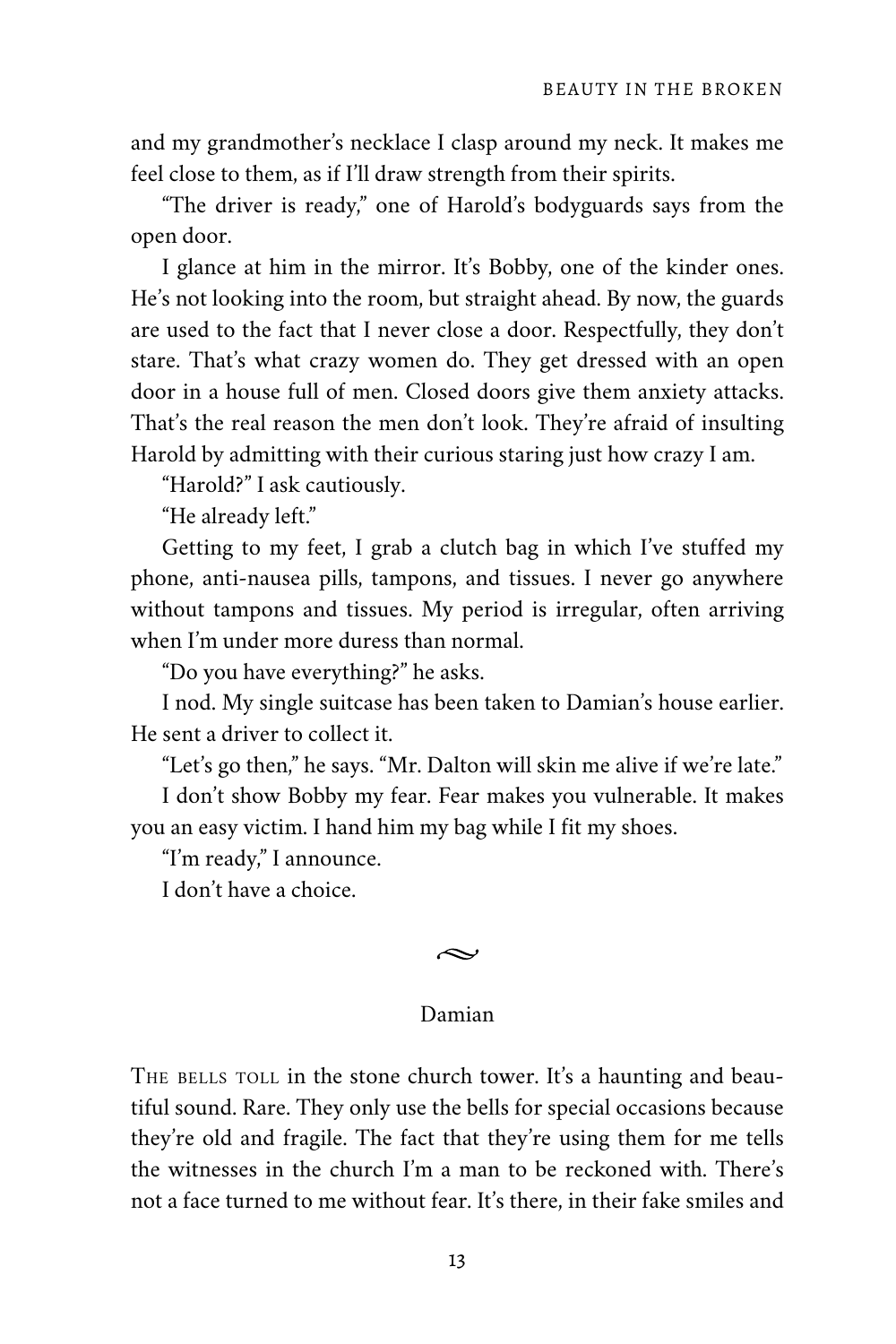plastered-on expressions of goodwill. They're only here to witness the beginning of the fall of the Dalton empire.

One, two, three. The last dong falls like a verdict on four. The sound reverberates through the acoustic interior, carrying on the dubious silence that follows. When the sound dies down, the guests stand, and the organist starts playing. The first notes of The Wedding March fill the space. It's dramatic and theatrical. I picked it specifically, just like the cascades of white roses and the thick candles burning in golden candelabras on both sides of the aisle. Facing the entrance, I await my bride.

Despite the flamboyance, there's something in my chest, a tightness that borders on nerves when the doors don't open immediately. My posture is straight and my face stoic, but my hands ball involun‐ tarily into fists. I only relax slightly when the double doors start swinging inward. A fan of light falls into the shadowed church, letting sun into the somber, cool interior. The beams burst through everywhere, up toward the gallery where the organ is playing and down over the stone floor. They keep on stretching, reaching, until the doors are fully open. It's blinding. After the darkness inside, I have to blink for my eyes to adjust. Like a revelation, a figure stands in the midst of all that pure white. I almost breathe easier, but not yet. It's a long walk down the aisle, and an even longer way to saying yes.

Dalton stands next to the door. As the music goes into the second sonata, he offers his arm, but Lina steps past him, as if she doesn't see him, and then she stops. I don't have time to ponder the observation, because the sonata is in full swing, and she's still not moving. My heart beats faster. My breathing speeds up. She's a silhouette of a shadow, obscured by the light. I can't make out her face or expression, just that she's not fucking moving. Dalton goes forward. She trips slightly as he nudges her. I'm about to shoot to the end of the aisle and drag her to the altar by her arm when she finally puts one foot in front of the other.

Something in me lifts, making me feel weightless, but it only lasts a second. The same someone who opened the doors closes them. The daylight is expelled, and the interior is once more basked in a gloomy